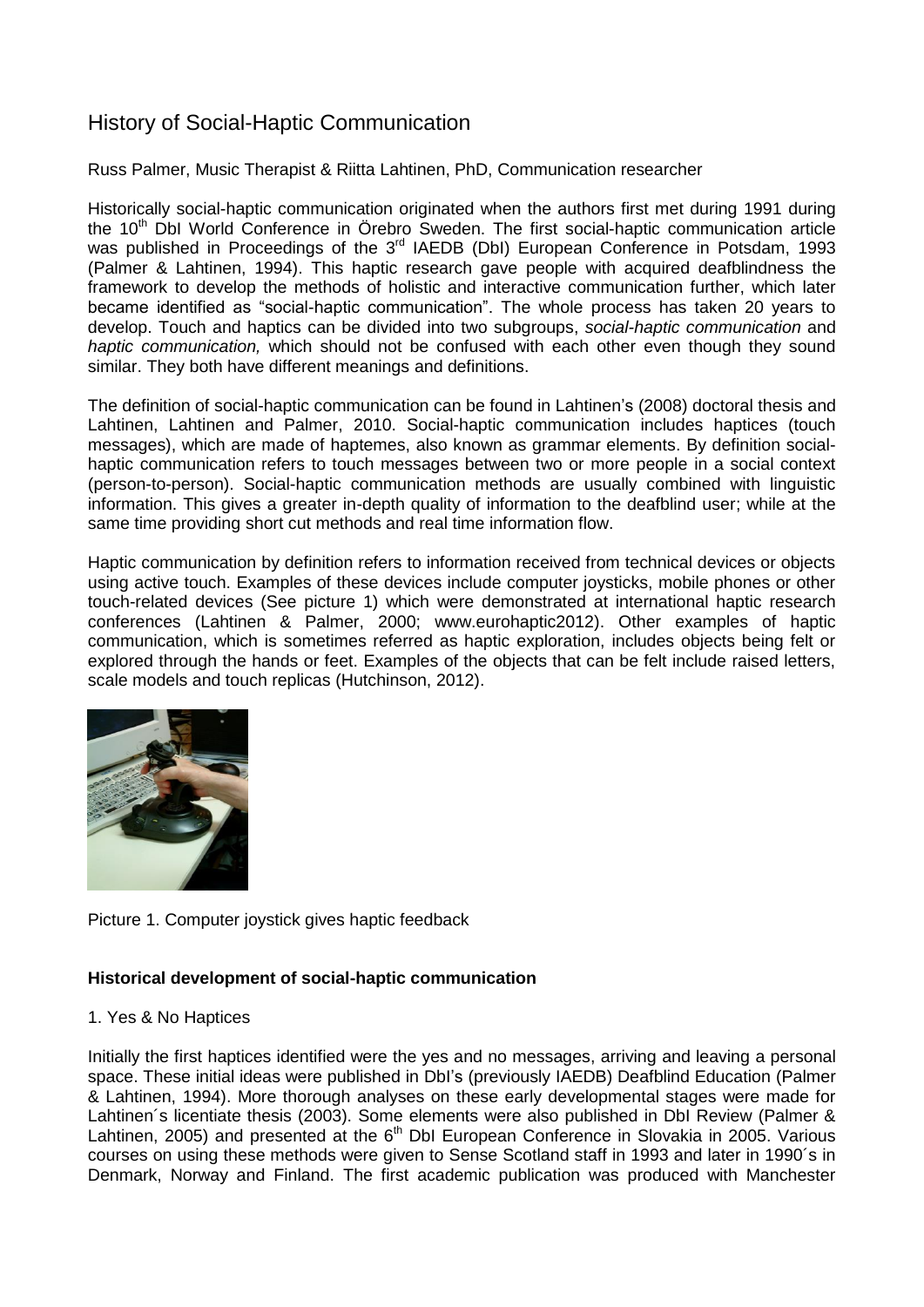University for a special education module (Lahtinen & Palmer, 2000). The development continued over the years and at each step of the way new elements were added to the system. Lahtinen was also collecting data through interviews, diaries and courses during her travels in Europe.



Picture 2. Three examples of the Yes-feedback (head movement, hand-to-hand, foot-to-foot) (Lahtinen, 2003)

#### 2. Social Quick Messages

Social quick messages are elements which are included in the social interaction between two or more people. The *social quick message* system includes the first identified elements and other interactive touch messages used in social contexts, such as coffee and tea breaks and with body language reactions from other people in the environment, such as laughing or crying. Let it be noted that the system of using bodyname was introduced at the same time to allow a deafblind person to identify the person coming into their personal space. This material has been translated into other European languages including Russian. (Lahtinen, 2007a & Lahtinen, 2007b; www.kuurosokeat.fi)

## 3. Emotional Response Hand (ERH)

The body language elements were later collated together and the Emotional Response Hand (ERH) (picture 3) system was introduced at conferences in 1996 (Lahtinen & Palmer, 1996 and 1997). The main purpose of ERH is to allow the deafblind person to identify the nonverbal visual elements of people around them, i.e. body language. These can be adapted if a deafblind person uses sign language, hands-on signing or fingerspelling and spoken language. The ERH can be used either on the back of the hand in terms of a person's face (Lahtinen, 2008; Lahtinen, Lahtinen & Palmer, 2010), on the shoulder, on the person's back or on the side of the leg when sitting sideby-side. This allows a deafblind person's interpreter to use the system flexibly in various situations.





## 4. Environmental Description and Body Mapping

Environmental description allows the deafblind person to gain information on the environment around him or her. For example if one is in a café with an interpreter/guide, the other person can explain the movements of people and what is happening around them when drinking coffee. This is produced through description methods either through the hands or the body. These methods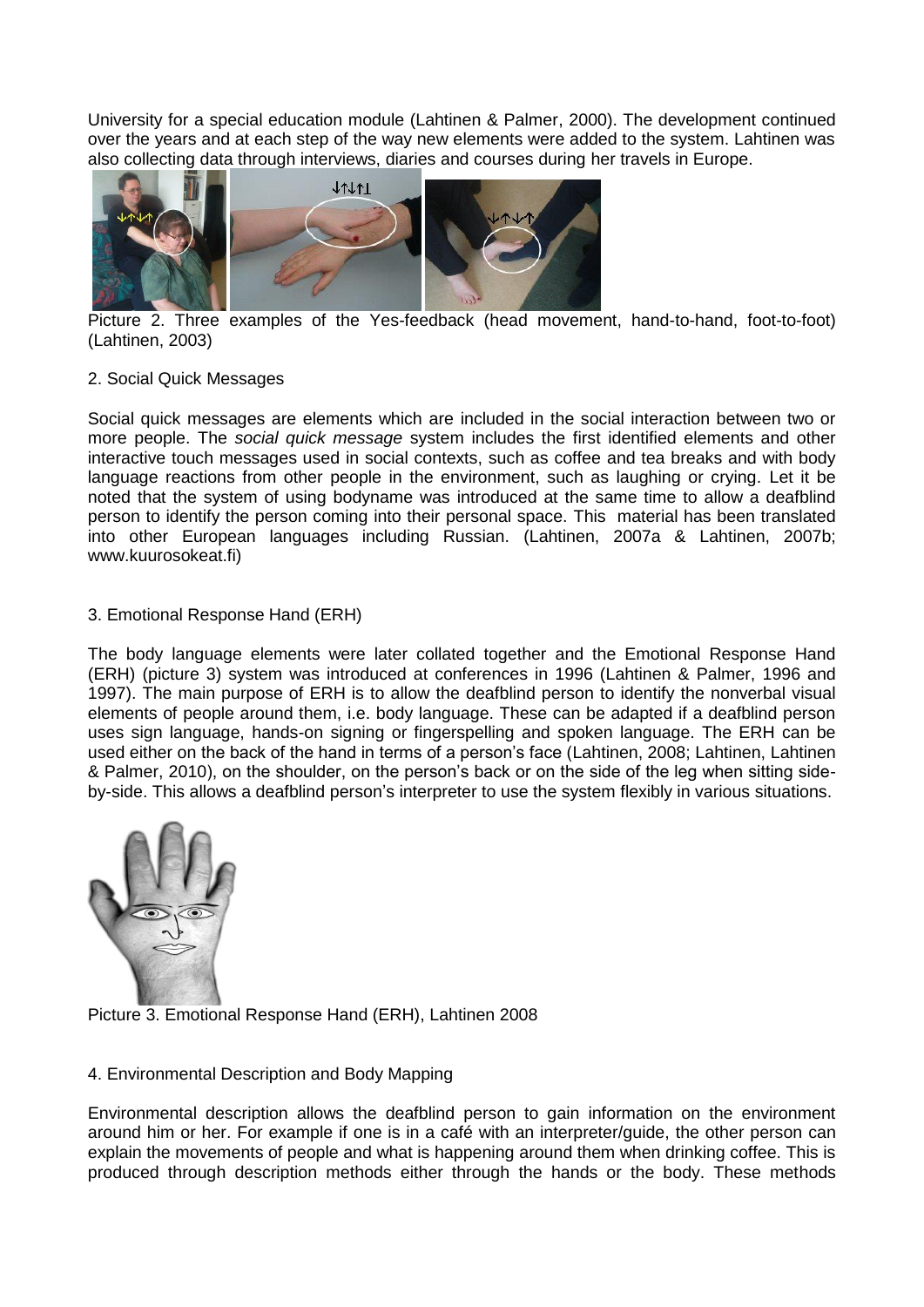include mapping on the body, e.g. drawing out the positions of tables, chairs and obstacles so that the deafblind person can build a mental picture of their surroundings. This can be supported by describing further details if needed, for example if a table has an unusual shape or if objects need to be described from a safety viewpoint. This may also include showing directions onto the body so that the deafblind person can identify the location of an object or person more precisely. There are also specialised body mapping techniques for applying in specialised settings, such as sport activities (ten-pin bowling), exhibitions, shows or using the computer (mouse location) (Lahtinen, 2008).

## 5. Haptices and Haptemes

Definitions of haptices and haptemes refer to the combination of applying touch messages, words and grammar elements. Haptemes are the grammar elements of touch, such as pressure (light, heavy), speed (fast, slow), location (such as back of hand, back or shoulder), movement (circular, tapping, side-by-side etc.) and hand shape (such as fist or flat hand). Haptemes are like individual letters in a text. Example letter "y" on its own means nothing, but if one adds "e" and "s" then you have a proper word "yes". In the same way, your palm as the location means nothing; you have to add the tapping movement of your right index finger to form haptice YES. (Lahtinen, 2008)

Haptices are the individual touch messages like words in the text such as yes, no, angry, tired, happy, in love, tea or coffee. These are different combinations of haptemes. You can express different emotions in haptices by changing the pressure or speed of haptemes. For example, the haptice YES can portrayed as "Oh, yes!" (an excited yes); here there is more pressure and faster speed. Similarly you can change YES to NO by changing the movement hapteme from tapping into a side-to-side movement. (www.kuurosokeat.fi/en).

By using haptices and haptemes together we can portray messages, emotions, body language and gestures into a more meaningful and spontaneous real-time information.

#### 6. Body Story

Body Story originated as a result of Russ Palmer attending a Guided Imagery music therapy course in 1995. At this course the tutor would play a piece of music and tell a story to get the students into a relaxed state of mind - example *"It's a warm summer's day, you are walking on the beach with sea lapping on the shore …"* The lectures were all in a foreign language and it was not possible to have any translation because it would upset the atmosphere. In order to solve this problem, Riita Lahtinen, who was acting as the interpreter at that time, started to give individual movement elements onto Russ Palmer's hand and arm as he was lying down.

For example *warmth, beach, walking, sea* etc., followed along the spoken storyline. As a result, the Body Story (Lahtinen & Palmer, 2005) evolved and was expanded to include many different elements. This allowed the interpreter or professional to create stories, non-verbally, through touch.

## **Conclusion**

Social-haptic communication approach makes the interaction easier and more efficient among deafblind people, family members and friends, interpreters and other professionals (Lahtinen 1999; www.fsdb.org). Thus it improves the quality of information for the deafblind person and gives the person more real-time, spontaneous information about the environment around them. Social-haptic communication is now used by acquired and congenitally deafblind people in many countries and has been expanded to other groups such as those who are visually impaired, blind, people with learning disabilities, autistic and medical patients who are terminally ill. This approach is also used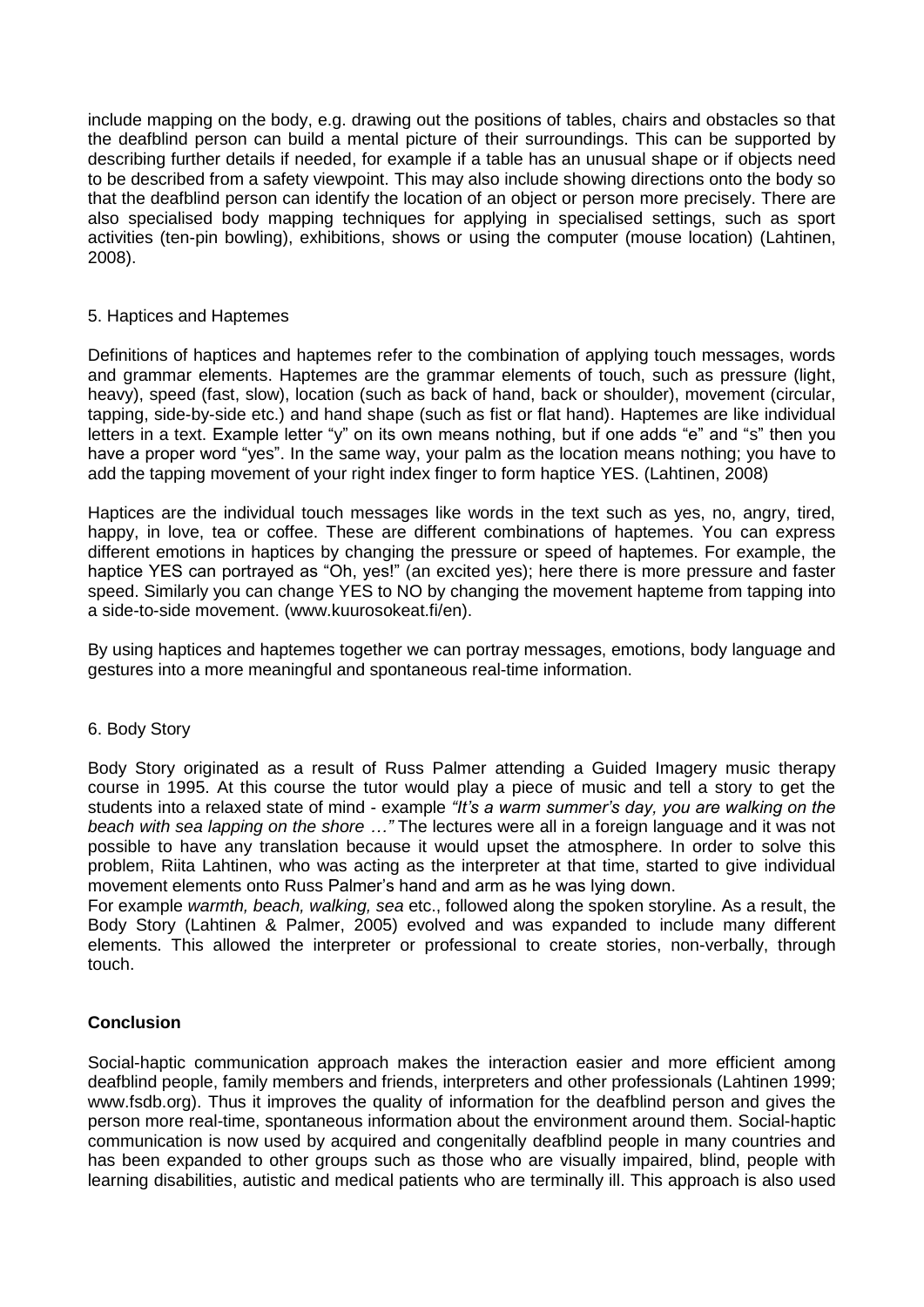by professionals in universities such as phoneticians, who use auditive information in their analyses and cannot concentrate on surrounding sound information at the same time.

In June 2012 the DbI committee approved the formation of the DbI Social-Haptic Communication Network, which will allow the professionals and individuals to exchange and share knowledge internationally through the support of DbI. Furthermore the authors are now providing 1-6 day courses on social-haptic communication and are collaborating with various organisations throughout Europe.

#### **References**

Hutchinson, D. (2012). A Sense of History. Historic Scotland, Spring 2012, 38-40.

Lahtinen, R. (1999) Holistic and Interactive Communication Methods. In Peckford, B. & Hawcroft, L. (Edit.) Proceedings of an International Symposium in Interpreting for Deafblind People. Prontaprint, Durham, UK, 64-65.

Lahtinen, R. (2003). Development of the Holistic Social-Haptic Confirmation System. A case study of the yes & no - feedback signals and how they become more commonly and frequently used in a family with an acquired deafblind person. Licenciate Thesis, Department of Teacher Education, University of Helsinki.

Lahtinen, R. (2007a). Social-Haptisk Kommunikation. http://www.nud.dk/ publikationer/49.

Lahtinen, R. (2007b). Sociala Snabbesked. http://www.nud.dk/ publikationer/48.

Lahtinen, R. (2008). Haptices and Haptemes. A case study of developmental process in touchbased communication of acquired deafblind people. Doctoral Thesis, University of Helsinki, Finland.

Lahtinen, R. & Palmer, R. (1996). Holistic Family Communication, Spoken Language by Touch is more than just words. The 4<sup>th</sup> European Deafblind Conference, Finland (Espoo), June 1996. (Note: Not a DbI Conference)

Lahtinen, R. & Palmer, R. (1997). Theoretical Basis of Holistic Communication for Dual-Sensory Impaired People & Family Members. EUSSG & 4<sup>th</sup> IAEDB (DbI) European Conference Proceedings, Madrid, Spain.

Lahtinen, R. & Palmer, R. (2000). Holistic & Interactive Communication Methods with Acquired Deafblind People & Families - a Practical Approach. Joint Training Initiative, Distance Learning Course (incl. video). Manchester University, UK.

Lahtinen, R. & Palmer, R. (2005). The Body Story: Creating Musical Images Through Touch (CMIT). City-Offset, Tampere, Finland.

Lahtinen, R. & Palmer, R. (2008). Haptices and Haptemes – Environmental Information Through Touch. 3<sup>rd</sup> International Haptic and Auditory Interaction Design Workshop (HAID), Poster/demo, Jyväskylä, Finland.

Lahtinen, R., Lahtinen, M & Palmer, R. (2010). Environmental Description for Visually and Dual Sensory Impaired People. Art-Print, Helsinki, Finland.